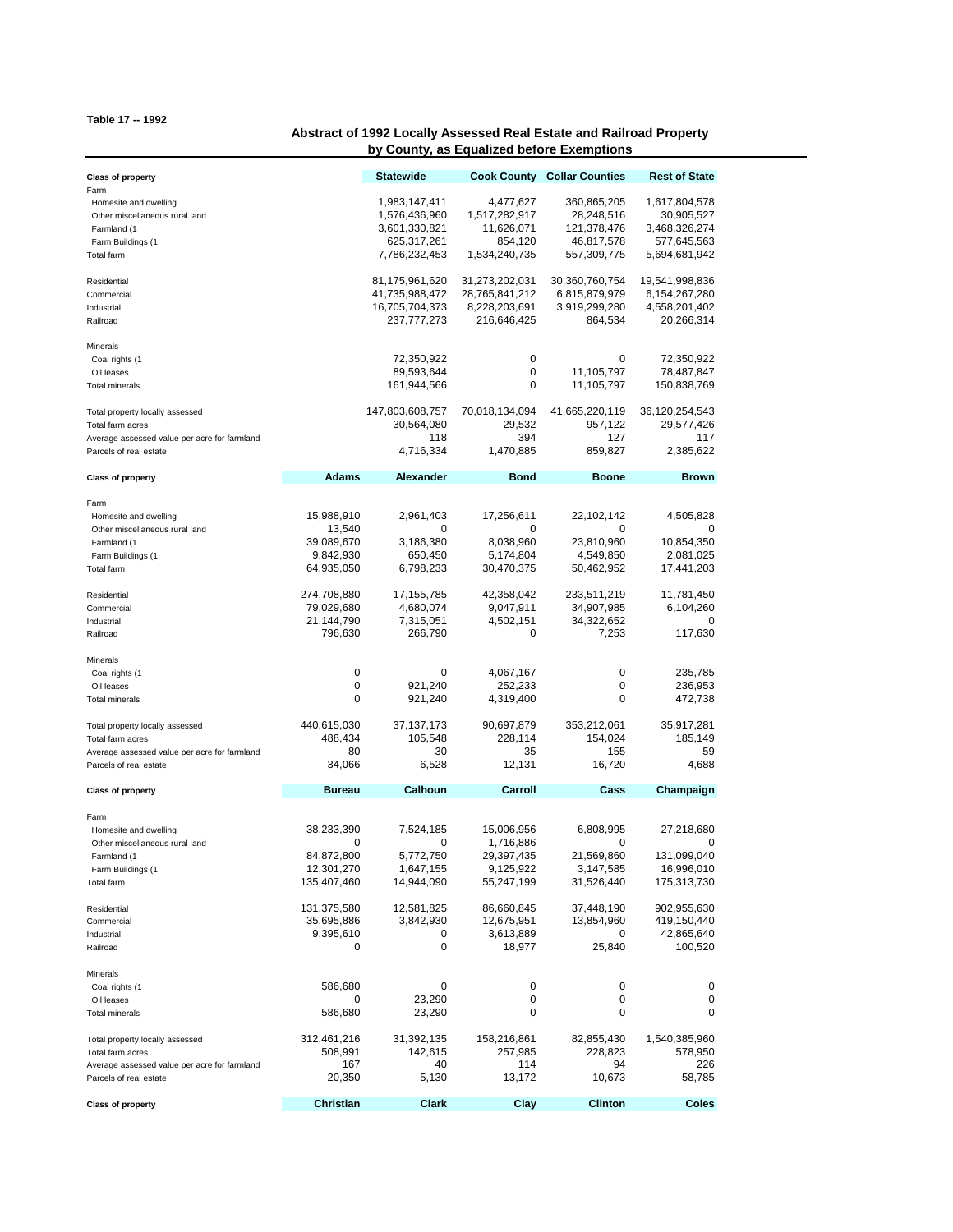| Farm                                         |                   |                   |                  |                |                |
|----------------------------------------------|-------------------|-------------------|------------------|----------------|----------------|
| Homesite and dwelling                        | 21,204,290        | 12,271,432        | 10,901,494       | 21,112,930     | 17,450,136     |
| Other miscellaneous rural land               | 0                 | 0                 | 141,921          | 0              | 0              |
|                                              |                   |                   |                  |                |                |
| Farmland (1                                  | 78,195,800        | 15,341,435        | 11,819,335       | 9,525,227      | 55,635,505     |
| Farm Buildings (1                            | 10,651,940        | 5,411,505         | 3,456,657        | 5,428,345      | 5,074,677      |
| Total farm                                   | 110,052,030       | 33,024,372        | 26,319,407       | 36,066,502     | 78,160,318     |
|                                              |                   |                   |                  |                |                |
|                                              |                   |                   |                  |                |                |
| Residential                                  | 121,063,880       | 45,025,273        | 30,949,571       | 151,144,020    | 185,483,078    |
| Commercial                                   | 34,597,300        | 12,153,658        | 8,747,758        | 27,643,330     | 72,580,683     |
| Industrial                                   | 17,435,810        | 1,394,436         | 6,632,246        | 14,146,030     | 24,951,801     |
|                                              | 802,400           | 3,801             | 0                | 0              | 85,639         |
| Railroad                                     |                   |                   |                  |                |                |
|                                              |                   |                   |                  |                |                |
| Minerals                                     |                   |                   |                  |                |                |
| Coal rights (1                               | 2,980,650         | 0                 | 0                | 4,671,726      | 0              |
| Oil leases                                   | 766,390           | 275,767           | 4,672,754        | 1,003,070      | 440,068        |
|                                              |                   |                   |                  |                |                |
| <b>Total minerals</b>                        | 3,747,040         | 275,767           | 4,672,754        | 5,674,796      | 440,068        |
|                                              |                   |                   |                  |                |                |
| Total property locally assessed              | 287,698,460       | 91,877,307        | 77,321,736       | 234,674,678    | 361,701,587    |
|                                              |                   |                   |                  |                |                |
| Total farm acres                             | 416,216           | 301,577           | 284,103          | 274,415        | 299,425        |
| Average assessed value per acre for farmland | 188               | 51                | 42               | 35             | 186            |
| Parcels of real estate                       | 22,427            | 12,166            | 18,199           | 23,328         | 23,697         |
|                                              |                   |                   |                  |                |                |
|                                              | Cook              | Asmt. dist. 1     | Asmt. dist. 2    | Asmt. dist. 3  | Crawford       |
| <b>Class of property</b>                     |                   |                   |                  |                |                |
|                                              |                   |                   |                  |                |                |
| Farm                                         |                   |                   |                  |                |                |
| Homesite and dwelling                        | 4,477,627         | 0                 | 1,466,152        | 3,011,475      | 15,177,846     |
| Other miscellaneous rural land               | 1,517,282,917     | 440,946,675       | 605,146,817      | 471,189,424    | 0              |
|                                              |                   |                   |                  |                |                |
| Farmland (1                                  | 11,626,071        | 0                 | 4,182,573        | 7,443,498      | 12,911,318     |
| Farm Buildings (1                            | 854,120           | 0                 | 405,405          | 448,715        | 4,341,425      |
| Total farm                                   | 1,534,240,735     | 440,946,675       | 611,200,947      | 482,093,112    | 32,430,589     |
|                                              |                   |                   |                  |                |                |
|                                              |                   |                   |                  |                |                |
| Residential                                  | 31,273,202,031    | 10,601,881,782    | 12,439,054,879   | 8,232,265,370  | 61,785,238     |
| Commercial                                   | 28,765,841,212    | 16,600,863,185    | 8,074,710,060    | 4,090,267,967  | 15,250,665     |
| Industrial                                   | 8,228,203,691     | 2,338,215,938     | 3,814,356,864    | 2,075,630,888  | 90,440,229     |
|                                              |                   |                   |                  |                |                |
| Railroad                                     | 216,646,425       | 209,841,574       | 1,504,674        | 5,300,177      | 42,861         |
|                                              |                   |                   |                  |                |                |
| Minerals                                     |                   |                   |                  |                |                |
| Coal rights (1                               | 0                 | 0                 | 0                | 0              | 0              |
|                                              | 0                 | 0                 | 0                | 0              |                |
| Oil leases                                   |                   |                   |                  |                | 6,529,432      |
| Total minerals                               | 0                 | 0                 | 0                | 0              | 6,529,432      |
|                                              |                   |                   |                  |                |                |
|                                              |                   |                   |                  |                |                |
|                                              |                   |                   |                  |                |                |
| Total property locally assessed              | 70,018,134,094    | 30, 191, 749, 154 | 24,940,827,424   | 14,885,557,514 | 206,479,014    |
| Total farm acres                             | 29,532            | 0                 | 8,964            | 20,568         | 261,765        |
| Average assessed value per acre for farmland | 394               | 0                 | 467              | 362            | 49             |
|                                              |                   |                   |                  |                |                |
| Parcels of real estate                       | 1,470,885         | 633,106           | 382,433          | 455,346        | 23,141         |
|                                              |                   |                   |                  |                |                |
| <b>Class of property</b>                     | <b>Cumberland</b> | <b>DeKalb</b>     | <b>DeWitt</b>    | <b>Douglas</b> | <b>DuPage</b>  |
|                                              |                   |                   |                  |                |                |
| Farm                                         |                   |                   |                  |                |                |
|                                              |                   |                   |                  |                |                |
| Homesite and dwelling                        | 12,843,190        | 42,130,394        | 9,349,530        | 8,532,223      | 8,471,860      |
| Other miscellaneous rural land               | 139,470           | 0                 | 0                | 28,145         | 0              |
| Farmland (1                                  | 12,532,690        | 81,119,067        | 50,466,322       | 60,863,393     | 2,972,770      |
|                                              |                   |                   | 3,101,655        |                |                |
| Farm Buildings (1                            | 4,149,500         | 13,086,985        |                  | 8,024,091      | 1,887,786      |
| Total farm                                   | 29,664,850        | 136,336,446       | 62,917,507       | 77,447,852     | 13,332,416     |
|                                              |                   |                   |                  |                |                |
| Residential                                  | 28,251,970        | 521,726,751       | 66,522,692       | 75,238,233     | 12,076,485,782 |
|                                              |                   |                   |                  |                |                |
| Commercial                                   | 4,451,860         | 154,707,030       | 12,693,691       | 20,370,083     | 3,550,863,145  |
| Industrial                                   | 331,640           | 25,991,698        | 686,024,430      | 10,624,718     | 1,281,572,569  |
| Railroad                                     | 41,060            | 75,042            | 361,669          | 1,411,508      | 0              |
|                                              |                   |                   |                  |                |                |
|                                              |                   |                   |                  |                |                |
| Minerals                                     |                   |                   |                  |                |                |
| Coal rights (1                               | 0                 | 0                 | 0                | 37,189         | 0              |
| Oil leases                                   | 174,480           | 0                 | 242,288          | 5,000          | 0              |
| <b>Total minerals</b>                        |                   | 0                 |                  |                | 0              |
|                                              | 174,480           |                   | 242,288          | 42,189         |                |
|                                              |                   |                   |                  |                |                |
| Total property locally assessed              | 62,915,860        | 838,836,967       | 828,762,277      | 185, 134, 583  | 16,922,253,912 |
| Total farm acres                             | 212,268           | 375,780           | 231,573          | 252,886        | 17,931         |
|                                              |                   |                   |                  |                |                |
| Average assessed value per acre for farmland | 59                | 216               | 218              | 241            | 166            |
| Parcels of real estate                       | 10,373            | 27,413            | 9,808            | 13,051         | 281,081        |
|                                              |                   |                   |                  |                |                |
| <b>Class of property</b>                     | Edgar             | <b>Edwards</b>    | <b>Effingham</b> | <b>Fayette</b> | Ford           |
|                                              |                   |                   |                  |                |                |
|                                              |                   |                   |                  |                |                |
| Farm                                         |                   |                   |                  |                |                |
| Homesite and dwelling                        | 16,105,669        | 7,068,391         | 26,394,503       | 17,413,209     | 8,605,140      |
| Other miscellaneous rural land               | 0                 | 0                 | 0                | 558,657        | 344,000        |
| Farmland (1                                  | 68,918,949        | 6,004,901         | 13,186,600       | 16,506,001     | 43,217,400     |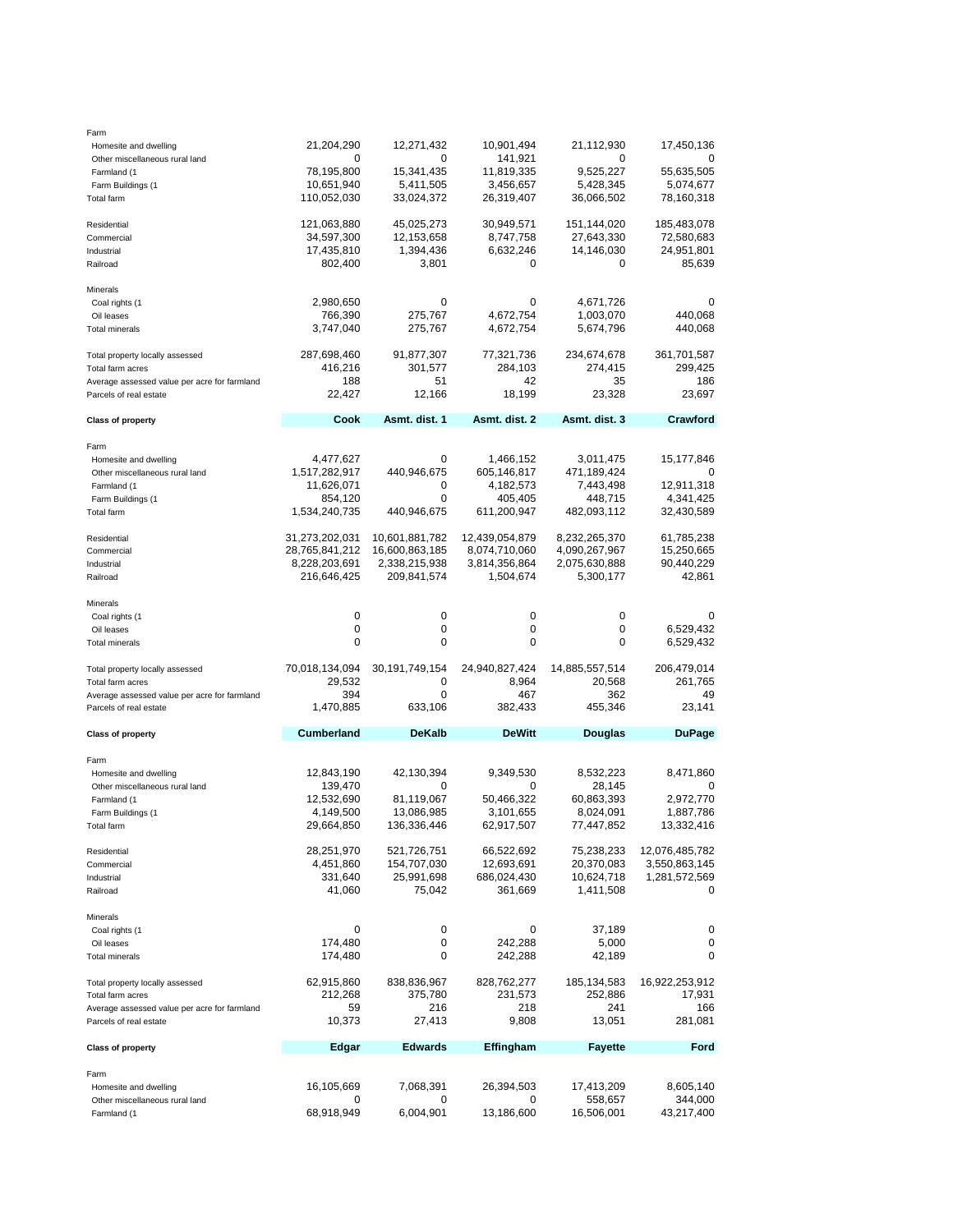| Farm Buildings (1<br><b>Total farm</b>                                 | 6,052,347<br>91,076,965              | 1,827,682<br>14,900,974              | 7,817,075<br>47,398,178                 | 5,082,405<br>39,560,272               | 6,324,820<br>58,491,360               |
|------------------------------------------------------------------------|--------------------------------------|--------------------------------------|-----------------------------------------|---------------------------------------|---------------------------------------|
| Residential<br>Commercial<br>Industrial                                | 54,304,822<br>8,809,823<br>7,003,725 | 18,073,485<br>3,780,337<br>1,646,820 | 143,103,998<br>60,070,566<br>12,140,548 | 47,896,688<br>13,144,244<br>9,463,865 | 53,474,090<br>9,969,670<br>10,045,370 |
| Railroad                                                               | 148,244                              | 0                                    | 286,978                                 | 572,914                               | 243,460                               |
| Minerals                                                               |                                      |                                      |                                         |                                       |                                       |
| Coal rights (1                                                         | 579,840                              | 303,052                              | 0                                       | 5,135,424                             | 0                                     |
| Oil leases<br><b>Total minerals</b>                                    | 370,478<br>950,318                   | 2,149,981<br>2,453,033               | 903,653<br>903,653                      | 3,475,019<br>8,610,443                | 0<br>0                                |
|                                                                        |                                      |                                      |                                         |                                       |                                       |
| Total property locally assessed                                        | 162,293,897                          | 40,854,649                           | 263,903,921                             | 119,248,426                           | 132,223,950                           |
| Total farm acres                                                       | 388,070                              | 135,831<br>44                        | 278,649<br>47                           | 406,671<br>41                         | 300,831<br>144                        |
| Average assessed value per acre for farmland<br>Parcels of real estate | 178<br>16,038                        | 10,728                               | 20,939                                  | 22,461                                | 9,065                                 |
| <b>Class of property</b>                                               | <b>Franklin</b>                      | <b>Fulton</b>                        | Gallatin                                | Greene                                | Grundy                                |
|                                                                        |                                      |                                      |                                         |                                       |                                       |
| Farm                                                                   |                                      |                                      |                                         |                                       |                                       |
| Homesite and dwelling<br>Other miscellaneous rural land                | 15,604,500<br>0                      | 13,558,510<br>0                      | 3,758,794<br>7,745                      | 14,401,225<br>0                       | 16,939,890<br>1,759,170               |
| Farmland (1                                                            | 5,087,850                            | 41,776,040                           | 14,066,494                              | 37,160,065                            | 36,375,740                            |
| Farm Buildings (1                                                      | 1,017,930                            | 6,927,560                            | 1,411,159                               | 6,882,520                             | 5,851,560                             |
| <b>Total farm</b>                                                      | 21,710,280                           | 62,262,110                           | 19,244,192                              | 58,443,810                            | 60,926,360                            |
| Residential                                                            | 98,625,030                           | 105,915,230                          | 13,736,183                              | 29,686,170                            | 250,238,860                           |
| Commercial                                                             | 22,719,910                           | 23,621,730                           | 3,009,760                               | 9,757,780                             | 49,493,420                            |
| Industrial                                                             | 24,025,100                           | 26,414,200                           | 3,015,019                               | 1,239,965                             | 519,684,590                           |
| Railroad                                                               | 62,940                               | 117,600                              | 3,376                                   | 45,985                                | 409,280                               |
| Minerals                                                               |                                      |                                      |                                         |                                       |                                       |
| Coal rights (1                                                         | 4,240,450                            | 4,560                                | 2,114,991                               | 0                                     | 66,030                                |
| Oil leases                                                             | 3,527,480                            | 0                                    | 1,162,505                               | 0                                     | 0                                     |
| <b>Total minerals</b>                                                  | 7,767,930                            | 4,560                                | 3,277,496                               | 0                                     | 66,030                                |
| Total property locally assessed                                        | 174,911,190                          | 218,335,430                          | 42,286,026                              | 99,173,710                            | 880,818,540                           |
| Total farm acres                                                       | 222,767                              | 505,376                              | 186,031                                 | 338,108                               | 234,460                               |
|                                                                        |                                      |                                      |                                         |                                       |                                       |
| Average assessed value per acre for farmland                           | 23                                   | 83                                   | 76                                      | 110                                   | 155                                   |
| Parcels of real estate                                                 | 32,452                               | 23,921                               | 9,764                                   | 9,819                                 | 16,224                                |
| <b>Class of property</b>                                               | <b>Hamilton</b>                      | Hancock                              | Hardin                                  | Henderson                             | Henry                                 |
|                                                                        |                                      |                                      |                                         |                                       |                                       |
| Farm<br>Homesite and dwelling                                          | 8,553,644                            | 13,649,161                           | 2,386,537                               | 5,408,361                             | 28,130,909                            |
| Other miscellaneous rural land                                         | 1,147,652                            | 385,660                              | 29,952                                  | 0                                     | 0                                     |
| Farmland (1                                                            | 10,405,090                           | 49,438,095                           | 1,071,160                               | 27,220,741                            | 68,611,074                            |
| Farm Buildings (1                                                      | 2,250,320                            | 10,473,332                           | 294,365                                 | 5,231,640                             | 13,134,940                            |
| Total farm                                                             | 22,356,706                           | 73,946,248                           | 3,782,014                               | 37,860,742                            | 109,876,923                           |
| Residential                                                            | 15,544,422                           | 59,770,619                           | 9,681,741                               | 22,114,960                            | 204,846,490                           |
| Commercial                                                             | 2,742,783                            | 19,984,050                           | 1,182,526                               | 7,624,221                             | 30,735,404                            |
| Industrial                                                             | 2,699,960                            | 52,255                               | 2,207,254                               | 0                                     | 18, 187, 424                          |
| Railroad                                                               | 229,573                              | 97,928                               | 0                                       | 13,433                                | 75,536                                |
| Minerals                                                               |                                      |                                      |                                         |                                       |                                       |
| Coal rights (1                                                         | 1,649,612                            | 0                                    | 0                                       | 0                                     | 0                                     |
| Oil leases<br><b>Total minerals</b>                                    | 1,331,127<br>2,980,739               | 0<br>0                               | 494,816<br>494,816                      | 0<br>0                                | 0<br>0                                |
|                                                                        |                                      |                                      |                                         |                                       |                                       |
| Total property locally assessed                                        | 46,554,183                           | 153,851,100                          | 17,348,351                              | 67,613,356                            | 363,721,777                           |
| Total farm acres<br>Average assessed value per acre for farmland       | 251,913<br>41                        | 473,495<br>104                       | 75,906<br>14                            | 220,766<br>123                        | 494,100<br>139                        |
| Parcels of real estate                                                 | 14,085                               | 18,215                               | 4,702                                   | 7,144                                 | 26,795                                |
| <b>Class of property</b>                                               | <b>Iroquois</b>                      | Jackson                              | Jasper                                  | Jefferson                             | <b>Jersey</b>                         |
|                                                                        |                                      |                                      |                                         |                                       |                                       |
| Farm                                                                   |                                      |                                      |                                         |                                       |                                       |
| Homesite and dwelling<br>Other miscellaneous rural land                | 21,419,053<br>0                      | 13,278,497                           | 16,980,467<br>0                         | 34,332,395<br>0                       | 11,912,186<br>0                       |
| Farmland (1                                                            | 85,314,718                           | 2,722,036<br>7,291,747               | 13,422,690                              | 9,634,801                             | 17,163,053                            |
| Farm Buildings (1                                                      | 15,256,476                           | 3,140,930                            | 8,088,120                               | 4,238,742                             | 2,625,064                             |
| Total farm                                                             | 121,990,247                          | 26,433,210                           | 38,491,277                              | 48,205,938                            | 31,700,303                            |
| Residential                                                            | 113,321,078                          | 177,886,574                          | 24,397,827                              | 113,870,067                           | 89,207,185                            |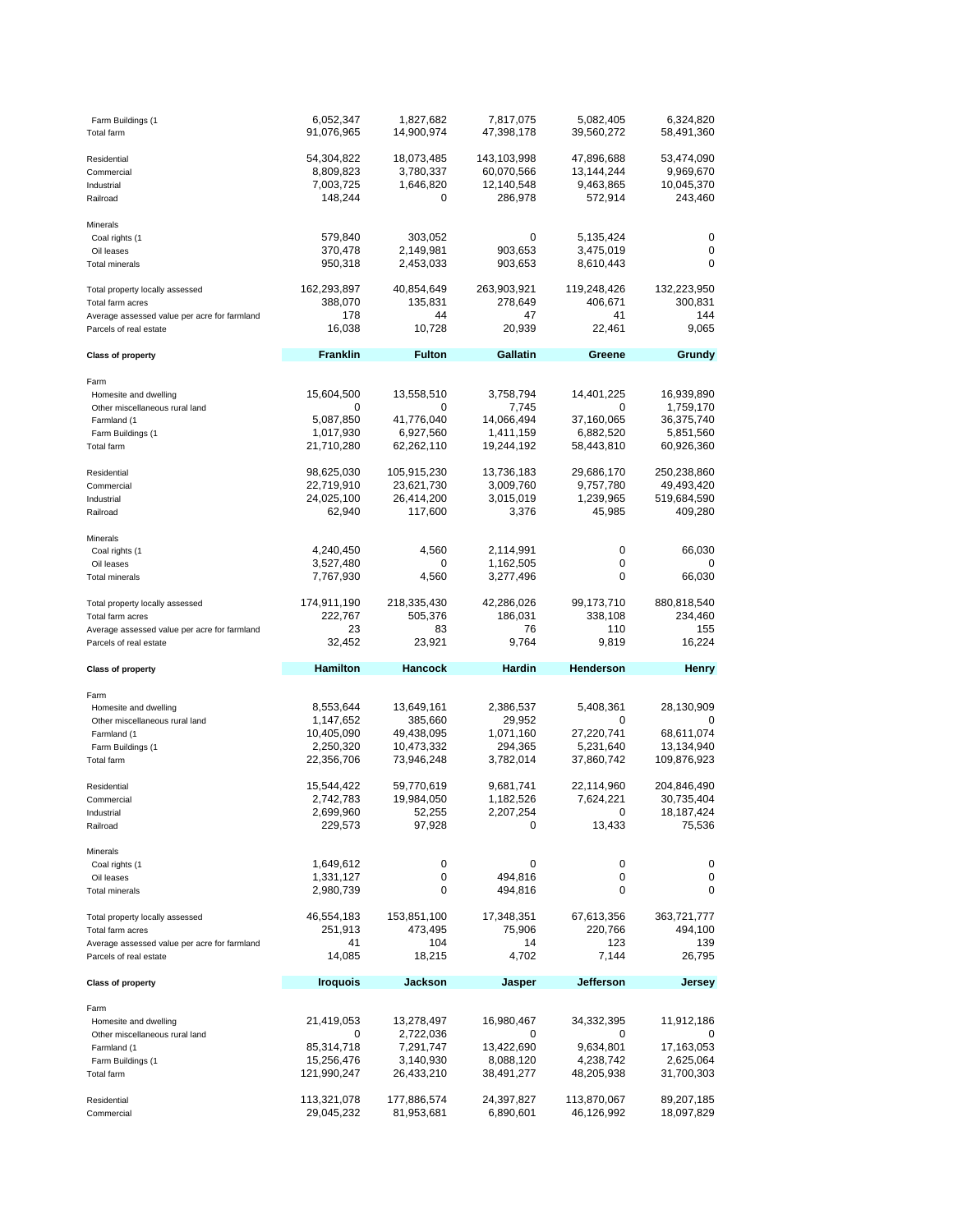| Industrial<br>Railroad                       | 3,998,832<br>1,483,057    | 8,054,584<br>36,526            | 71,270,864<br>0            | 19,581,822<br>86,201     | 1,329,442<br>940          |
|----------------------------------------------|---------------------------|--------------------------------|----------------------------|--------------------------|---------------------------|
| Minerals                                     |                           |                                |                            |                          |                           |
| Coal rights (1                               | 0                         | 762,766                        | 0                          | 1,310,651                | 0                         |
| Oil leases                                   | 0                         | 232,760                        | 3,021,001                  | 2,139,027                | 0                         |
| Total minerals                               | 0                         | 995,526                        | 3,021,001                  | 3,449,678                | $\Omega$                  |
| Total property locally assessed              | 269,838,446               | 295,360,101                    | 144,071,570                | 231,320,698              | 140,335,699               |
| Total farm acres                             | 685,231                   | 263,818                        | 298,221                    | 313,497                  | 204,712                   |
| Average assessed value per acre for farmland | 125                       | 28                             | 45                         | 31                       | 84                        |
| Parcels of real estate                       | 23,576                    | 30,008                         | 13,410                     | 26,535                   | 11,331                    |
| <b>Class of property</b>                     | <b>JoDaviess</b>          | Johnson                        | Kane                       | Kankakee                 | Kendall                   |
| Farm                                         |                           |                                |                            |                          |                           |
| Homesite and dwelling                        | 25,943,382                | 8,533,066                      | 102,947,389                | 27,696,317               | 29,495,518                |
| Other miscellaneous rural land               | 0                         | 265,836                        | 0                          | 5,382,246                |                           |
| Farmland (1                                  | 24, 132, 755              | 3,897,871                      | 37,390,421                 | 43,383,475               | 32,981,842                |
| Farm Buildings (1                            | 9,836,029                 | 1,286,018                      | 11,775,393                 | 12,495,392               | 8,020,226                 |
| Total farm                                   | 59,912,166                | 13,982,791                     | 152,113,203                | 88,957,430               | 70,497,586                |
| Residential                                  | 169,382,245               | 27,537,487                     | 3,489,251,361              | 479,706,062              | 434,786,839               |
| Commercial                                   | 29,100,162                | 3,072,952                      | 666,660,629                | 158,787,534              | 65,017,545                |
| Industrial                                   | 5,839,850                 | 0                              | 321,517,648                | 55,389,623               | 33,046,257                |
| Railroad                                     | 69,840                    | 57,778                         | 0                          | 935,335                  | 91,713                    |
| Minerals                                     |                           |                                |                            |                          |                           |
| Coal rights (1                               | 0                         | 0                              | 0                          | 0                        | 0                         |
| Oil leases                                   | 0                         | 0                              | 0                          | 0                        | 0                         |
| Total minerals                               | 0                         | 0                              | 0                          | 0                        | 0                         |
| Total property locally assessed              | 264,304,263               | 44,651,008                     | 4,629,542,841              | 783,775,984              | 603,439,940               |
| Total farm acres                             | 337,948                   | 169,784                        | 228,940                    | 376,266                  | 179,257                   |
| Average assessed value per acre for farmland | 71                        | 23                             | 163                        | 115                      | 184                       |
| Parcels of real estate                       | 19,168                    | 10,276                         | 118,841                    | 47,057                   | 17,399                    |
| <b>Class of property</b>                     | Knox                      | Lake                           | LaSalle                    | Lawrence                 | Lee                       |
|                                              |                           |                                |                            |                          |                           |
| Farm<br>Homesite and dwelling                | 14,931,360                | 72,724,574                     | 41,266,419                 | 6,527,082                | 19,201,060                |
| Other miscellaneous rural land               | 200,500                   | 28,248,516                     | 1,633                      | 0                        | 273,860                   |
| Farmland (1                                  | 66,051,050                | 6,033,685                      | 120,908,046                | 8,195,567                | 71,871,690                |
| Farm Buildings (1                            | 8,328,370                 | 7,087,303                      | 13,975,023                 | 3,086,348                | 11,659,840                |
| <b>Total farm</b>                            | 89,511,280                | 114,094,078                    | 176,151,121                | 17,808,997               | 103,006,450               |
|                                              |                           |                                |                            |                          |                           |
| Residential<br>Commercial                    | 212,418,230<br>69,968,270 | 8,751,649,855<br>1,696,158,275 | 619,700,413<br>748,833,064 | 38,129,714<br>8,412,920  | 167,334,524<br>39,632,235 |
| Industrial                                   | 16,510,110                | 619,557,178                    | 81,198,296                 | 24,004,353               | 17,503,150                |
| Railroad                                     | 206,110                   | 186,953                        | 396,545                    | 61,258                   | 32,250                    |
|                                              |                           |                                |                            |                          |                           |
| Minerals                                     |                           |                                |                            |                          |                           |
| Coal rights (1<br>Oil leases                 | 0<br>0                    | 0<br>0                         | 188,953<br>0               | 0                        | 0<br>0                    |
| <b>Total minerals</b>                        | 0                         | 0                              | 188,953                    | 11,090,369<br>11,090,369 | 0                         |
|                                              |                           |                                |                            |                          |                           |
| Total property locally assessed              | 388,614,000               | 11,181,646,339                 | 1,626,468,392              | 99,507,611               | 327,508,609               |
| Total farm acres                             | 416,048                   | 83,019                         | 638,756                    | 216,292                  | 429,655                   |
| Average assessed value per acre for farmland | 159                       | 73                             | 189                        | 38                       | 167                       |
| Parcels of real estate                       | 30,942                    | 210,428                        | 58,968                     | 17,304                   | 26,156                    |
| <b>Class of property</b>                     | Livingston                | Logan                          | <b>McDonough</b>           | <b>McHenry</b>           | McLean                    |
| Farm                                         |                           |                                |                            |                          |                           |
| Homesite and dwelling                        | 26,660,986                | 17,551,465                     | 10,141,087                 | 84,209,250               | 37,902,019                |
| Other miscellaneous rural land               | 0                         | 0                              | 0                          | 0                        | 2,199,288                 |
| Farmland (1                                  | 98,800,399                | 80,055,450                     | 53,459,003                 | 33,590,062               | 151,624,612               |
| Farm Buildings (1                            | 10,286,516                | 9,311,290                      | 6,428,926                  | 12,087,149               | 15,062,943                |
| Total farm                                   | 135,747,901               | 106,918,205                    | 70,029,016                 | 129,886,461              | 206,788,862               |
| Residential                                  | 147,904,534               | 124,425,710                    | 87,648,063                 | 2,562,530,151            | 782,117,725               |
| Commercial                                   | 42,477,721                | 31,949,759                     | 26,020,195                 | 364,365,392              | 385,770,155               |
| Industrial                                   | 9,712,502                 | 5,894,255                      | 3,877,266                  | 162,473,150              | 119,826,705               |
| Railroad                                     | 338,720                   | 89,379                         | 308,174                    | 78,970                   | 1,207,795                 |
| Minerals                                     |                           |                                |                            |                          |                           |
| Coal rights (1                               | 0                         | 378,470                        | 0                          | 0                        | 0                         |
|                                              |                           |                                |                            |                          |                           |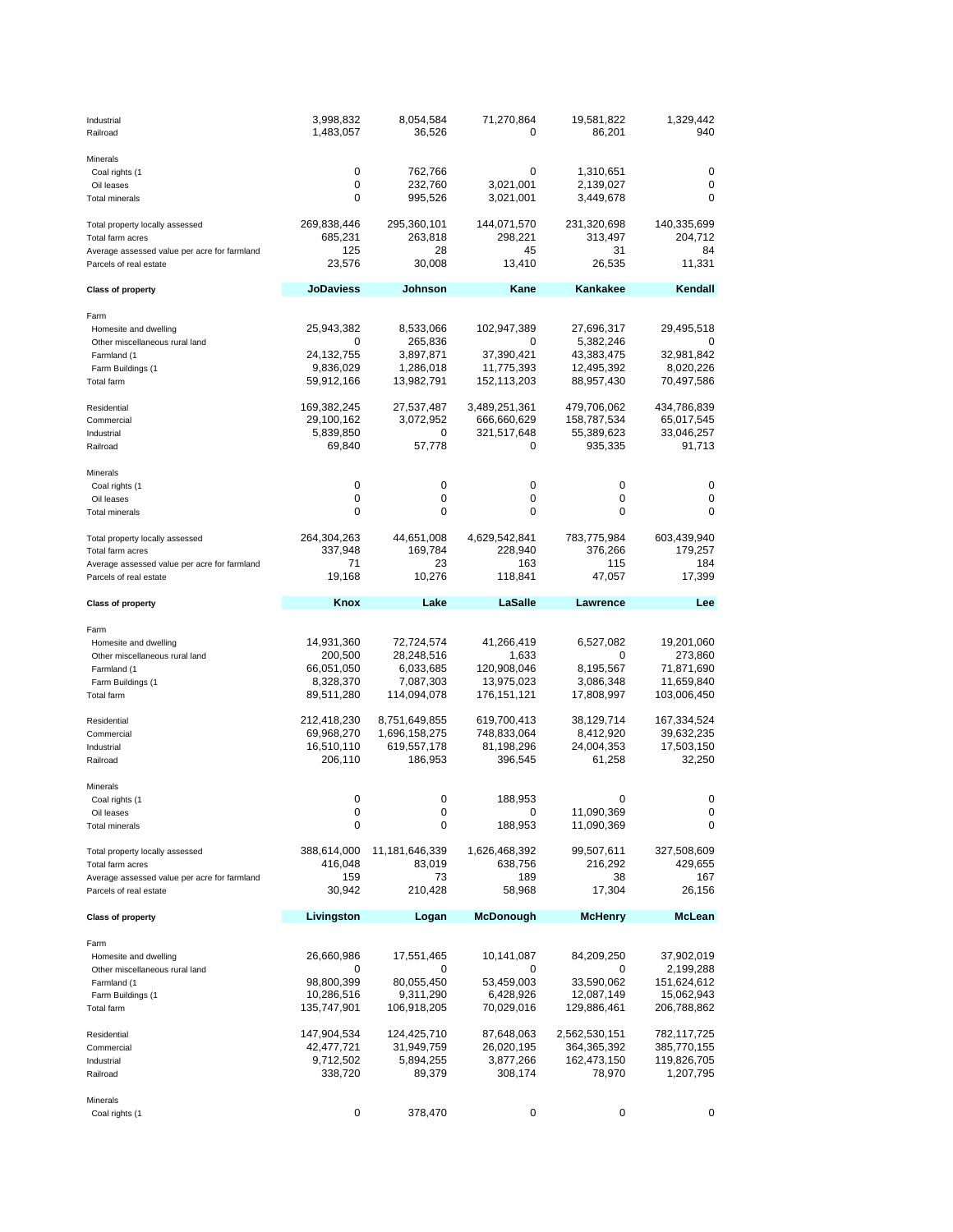| Oil leases<br><b>Total minerals</b>                                    | 0<br>0                  | 0<br>378,470            | 57,831<br>57,831         | 11,060,660<br>11,060,660 | 0<br>0                    |
|------------------------------------------------------------------------|-------------------------|-------------------------|--------------------------|--------------------------|---------------------------|
| Total property locally assessed<br>Total farm acres                    | 336,181,378<br>641,555  | 269,655,778<br>378,883  | 187,940,545<br>349,750   | 3,230,394,784<br>280,767 | 1,495,711,242<br>694,518  |
| Average assessed value per acre for farmland<br>Parcels of real estate | 154<br>23,408           | 211<br>15,622           | 153<br>16,585            | 120<br>100,625           | 218<br>52,162             |
| <b>Class of property</b>                                               | <b>Macon</b>            | <b>Macoupin</b>         | <b>Madison</b>           | <b>Marion</b>            | <b>Marshall</b>           |
| Farm                                                                   |                         |                         |                          |                          |                           |
| Homesite and dwelling                                                  | 14,156,518              | 22,301,539              | 50,071,710               | 19,574,619               | 10,508,445                |
| Other miscellaneous rural land<br>Farmland (1                          | 0<br>74,553,782         | 0<br>50,675,783         | 187,900<br>21,360,210    | 0<br>8,683,054           | 38,250,729                |
| Farm Buildings (1                                                      | 6,197,040               | 6,302,111               | 5,579,150                | 3,236,485                | 3,016,063                 |
| <b>Total farm</b>                                                      | 94,907,340              | 79,279,433              | 77,198,970               | 31,494,158               | 51,775,237                |
| Residential                                                            | 562,374,505             | 170,755,944             | 1,416,071,700            | 113,876,941              | 52,777,271                |
| Commercial                                                             | 176,835,570             | 31,741,636              | 315,032,770              | 28,927,893               | 8,466,555                 |
| Industrial                                                             | 65,325,408              | 2,129,884               | 321,175,650              | 7,919,345                | 6,377,450                 |
| Railroad                                                               | 737,064                 | 87,459                  | 613,760                  | 0                        | 26,130                    |
| Minerals                                                               |                         |                         |                          |                          |                           |
| Coal rights (1<br>Oil leases                                           | 0<br>215,580            | 3,887,325<br>9,360      | 2,930,670<br>417,290     | 290,450<br>5,758,572     | 42,260<br>0               |
| <b>Total minerals</b>                                                  | 215,580                 | 3,896,685               | 3,347,960                | 6,049,022                | 42,260                    |
|                                                                        |                         |                         |                          |                          |                           |
| Total property locally assessed<br>Total farm acres                    | 900,395,467<br>312,511  | 287,891,041<br>497,702  | 2,133,440,810<br>341,400 | 188,267,359<br>331,425   | 119,464,903<br>230,722    |
| Average assessed value per acre for farmland                           | 239                     | 102                     | 63                       | 26                       | 166                       |
| Parcels of real estate                                                 | 53,285                  | 35,667                  | 117,376                  | 30,016                   | 11,663                    |
| <b>Class of property</b>                                               | <b>Mason</b>            | <b>Massac</b>           | <b>Menard</b>            | <b>Mercer</b>            | <b>Monroe</b>             |
|                                                                        |                         |                         |                          |                          |                           |
| Farm<br>Homesite and dwelling                                          | 7,047,002               | 6,045,371               | 9,013,458                | 11,804,115               | 20,800,770                |
| Other miscellaneous rural land                                         | 834,612                 | 633,858                 | 0                        | 0                        | 741,960                   |
| Farmland (1                                                            | 24,169,153              | 4,553,891               | 30,003,904               | 36,317,270               | 9,152,779                 |
| Farm Buildings (1<br>Total farm                                        | 2,598,075<br>34,648,842 | 825,524<br>12,058,644   | 2,622,418<br>41,639,780  | 6,853,803<br>54,975,188  | 3,351,981<br>34,047,490   |
|                                                                        |                         |                         |                          |                          |                           |
| Residential<br>Commercial                                              | 53,820,811<br>8,498,325 | 42,883,245<br>7,151,478 | 54,832,608<br>5,792,632  | 52,495,920<br>8,772,595  | 162,454,870<br>21,679,600 |
| Industrial                                                             | 24,045,767              | 34,694,585              | 1,050,465                | 0                        | 3,637,480                 |
| Railroad                                                               | 19,255                  | 5,114                   | 55,570                   | 2,615                    | 3,690                     |
| Minerals                                                               |                         |                         |                          |                          |                           |
| Coal rights (1                                                         | 0                       | 0                       | 0                        | 0                        | 0                         |
| Oil leases                                                             | 0<br>0                  | 0                       | 0                        | 0                        | 0                         |
| <b>Total minerals</b>                                                  |                         | 0                       | 0                        | 0                        | 0                         |
| Total property locally assessed                                        | 121,033,000             | 96,793,066              | 103,371,055              | 116,246,318              | 221,823,130               |
| Total farm acres                                                       | 311,625<br>78           | 121,980<br>37           | 189,510<br>158           | 336,100<br>108           | 220,651<br>41             |
| Average assessed value per acre for farmland<br>Parcels of real estate | 14,932                  | 9,070                   | 9,565                    | 10,720                   | 12,680                    |
| <b>Class of property</b>                                               | Montgomery              | Morgan                  | <b>Moultrie</b>          | Ogle                     | Peoria                    |
|                                                                        |                         |                         |                          |                          |                           |
| Farm                                                                   |                         |                         |                          |                          |                           |
| Homesite and dwelling<br>Other miscellaneous rural land                | 21,396,585<br>0         | 18,240,242<br>0         | 12,387,080<br>0          | 31,829,020<br>4,682,260  | 22,976,210<br>0           |
| Farmland (1                                                            | 36,285,530              | 56,182,108              | 46,923,210               | 65,736,770               | 38,508,480                |
| Farm Buildings (1                                                      | 8,494,117               | 7,044,861               | 4,328,160                | 12,474,110               | 6,675,540                 |
| Total farm                                                             | 66,176,232              | 81,467,211              | 63,638,450               | 114,722,160              | 68,160,230                |
| Residential                                                            | 91,201,031              | 147,207,793             | 51,148,750               | 254,904,400              | 933,048,750               |
| Commercial                                                             | 31,971,367              | 38,754,887              | 11,901,970               | 46,159,010               | 308,782,040               |
| Industrial<br>Railroad                                                 | 42,619,689<br>243,394   | 23,250,887<br>131,887   | 2,890,170<br>36,820      | 1,073,576,850<br>180,810 | 131,403,100<br>136,860    |
|                                                                        |                         |                         |                          |                          |                           |
| Minerals<br>Coal rights (1                                             | 6,297,641               | 0                       | 0                        | 0                        | 107,640                   |
| Oil leases                                                             | 7,461                   | 0                       | 6,840                    | 0                        | O                         |
| <b>Total minerals</b>                                                  | 6,305,102               | 0                       | 6,840                    | 0                        | 107,640                   |
| Total property locally assessed                                        | 238,516,815             | 290,812,665             | 129,623,000              | 1,489,543,230            | 1,441,638,620             |
| Total farm acres                                                       | 413,501                 | 343,717                 | 190,423                  | 433,377                  | 302,572                   |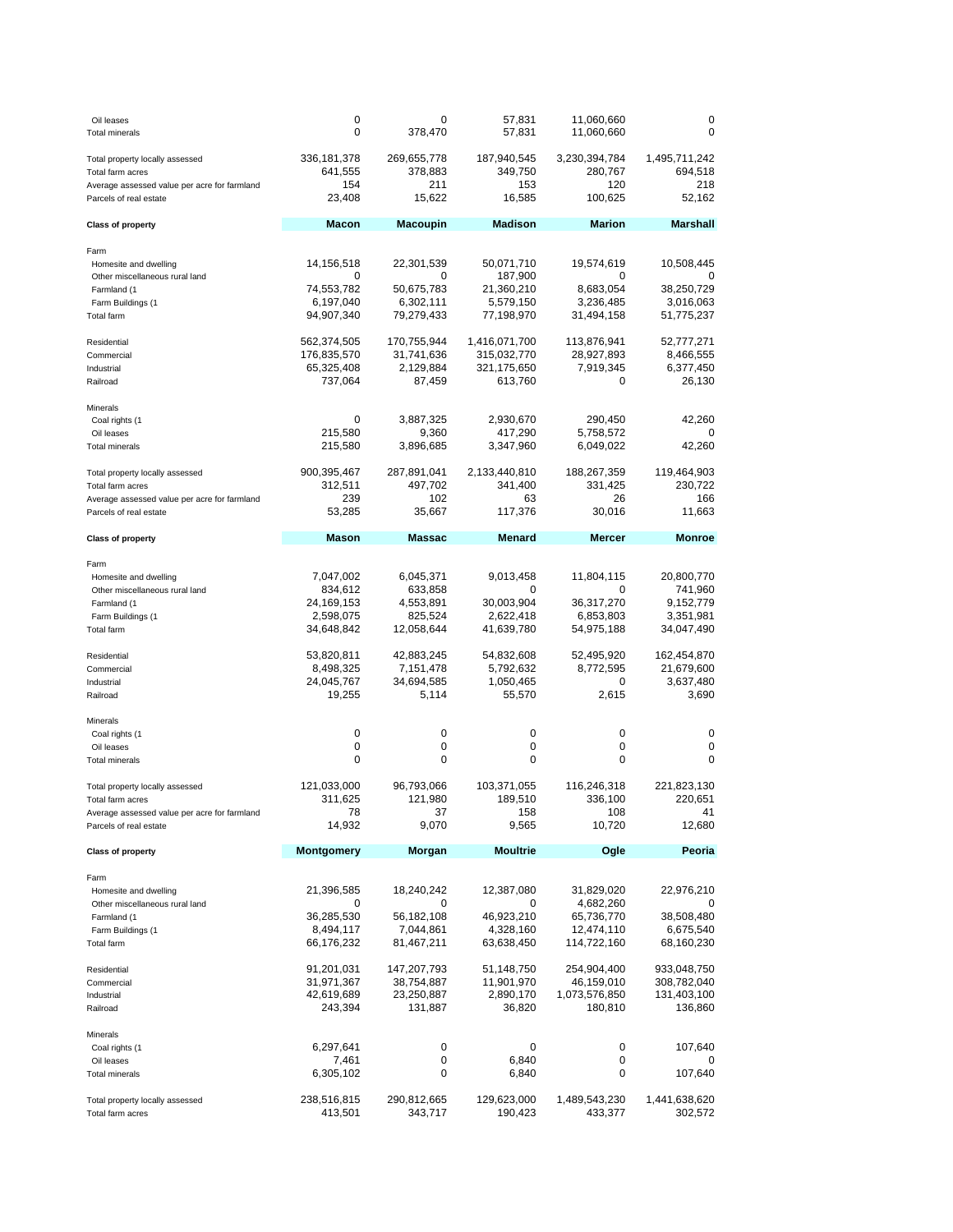| Average assessed value per acre for farmland<br>Parcels of real estate | 88<br>24,271           | 163<br>18,904          | 246<br>8,426           | 152<br>24,562         | 127<br>79,493        |
|------------------------------------------------------------------------|------------------------|------------------------|------------------------|-----------------------|----------------------|
| <b>Class of property</b>                                               | <b>Perry</b>           | <b>Piatt</b>           | Pike                   | Pope                  | Pulaski              |
| Farm                                                                   |                        |                        |                        |                       |                      |
| Homesite and dwelling                                                  | 15,687,064             | 10,409,590             | 7,809,395              | 6,596,317             | 3,381,473            |
| Other miscellaneous rural land                                         | 271,091<br>7,376,980   | 0<br>65,519,505        | 0<br>40,703,433        | 0<br>3,457,369        | 3,649,571            |
| Farmland (1<br>Farm Buildings (1                                       | 4,150,099              | 5,700,130              | 6,307,269              | 931,903               | 636,774              |
| Total farm                                                             | 27,485,234             | 81,629,225             | 54,820,097             | 10,985,589            | 7,667,818            |
| Residential                                                            | 65,988,616             | 87,172,071             | 39,963,682             | 7,439,258             | 10,969,545           |
| Commercial                                                             | 11,421,157             | 15,492,563             | 10,318,554             | 245,423               | 1,669,743            |
| Industrial                                                             | 7,272,725              | 1,645,745              | 3,504,401              | 0                     | 1,743,414            |
| Railroad                                                               | 100                    | 798,718                | 64,766                 | 0                     | 123,954              |
| Minerals                                                               |                        |                        |                        |                       |                      |
| Coal rights (1                                                         | 4,412,846              | 0                      | 0                      | 0                     | 0                    |
| Oil leases<br><b>Total minerals</b>                                    | 16,863<br>4,429,709    | 2,402<br>2,402         | 0<br>0                 | 343,169<br>343,169    | 0<br>0               |
|                                                                        |                        |                        |                        |                       |                      |
| Total property locally assessed                                        | 116,597,541            | 186,740,724            | 108,671,500            | 19,013,439            | 22,174,474           |
| Total farm acres<br>Average assessed value per acre for farmland       | 261,962<br>28          | 265,856<br>246         | 495,324<br>82          | 134,239<br>26         | 111,492<br>33        |
| Parcels of real estate                                                 | 15,956                 | 9,715                  | 17,608                 | 6,434                 | 6,421                |
|                                                                        | Putnam                 | Randolph               | <b>Richland</b>        | <b>Rock Island</b>    | St. Clair            |
| <b>Class of property</b>                                               |                        |                        |                        |                       |                      |
| Farm                                                                   |                        |                        |                        |                       |                      |
| Homesite and dwelling                                                  | 4,110,240<br>125,433   | 19,347,622<br>0        | 8,215,550<br>66,295    | 15,120,987<br>929,564 | 36,002,059<br>0      |
| Other miscellaneous rural land<br>Farmland (1                          | 12,983,115             | 13,477,245             | 7,171,160              | 20,687,878            | 23,924,751           |
| Farm Buildings (1                                                      | 3,170,311              | 5,011,935              | 4,308,080              | 4,125,504             | 6,384,136            |
| <b>Total farm</b>                                                      | 20,389,099             | 37,836,802             | 19,761,085             | 40,863,933            | 66,310,946           |
| Residential                                                            | 28,896,463             | 114,978,494            | 47,293,535             | 715,644,980           | 1,177,743,171        |
| Commercial                                                             | 3,981,230              | 19,848,463             | 13,141,730             | 234, 105, 107         | 343,895,089          |
| Industrial                                                             | 10,952,831             | 51,461,125             | 2,445,975              | 122,461,095           | 65,596,175           |
| Railroad                                                               | 29,315                 | 28,022                 | 19,200                 | 0                     | 1,712,746            |
| Minerals                                                               |                        |                        |                        |                       |                      |
| Coal rights (1                                                         | 0                      | 1,645,095              | 0                      | 0                     | 2,125,152            |
| Oil leases<br><b>Total minerals</b>                                    | 20,760<br>20,760       | 1,141,844<br>2,786,939 | 3,280,170<br>3,280,170 | 0<br>0                | 19,297<br>2,144,449  |
|                                                                        |                        |                        |                        |                       |                      |
| Total property locally assessed                                        | 64,269,698             | 226,939,845            | 85,941,695             | 1,113,075,115         | 1,657,402,576        |
| Total farm acres                                                       | 93,306<br>139          | 312,555<br>43          | 212,668<br>34          | 199,262<br>104        | 306,834<br>78        |
| Average assessed value per acre for farmland<br>Parcels of real estate | 7,746                  | 22,083                 | 14,886                 | 61,908                | 123,286              |
|                                                                        |                        |                        |                        | <b>Scott</b>          |                      |
| <b>Class of property</b>                                               | <b>Saline</b>          | Sangamon               | Schuyler               |                       | <b>Shelby</b>        |
| Farm                                                                   |                        |                        |                        |                       |                      |
| Homesite and dwelling<br>Other miscellaneous rural land                | 9,766,702<br>1,723,031 | 45,058,439<br>0        | 5,463,268<br>0         | 3,719,891<br>0        | 23,139,320<br>0      |
| Farmland (1                                                            | 8,242,740              | 101,926,232            | 15,835,519             | 13,114,039            | 40,766,686           |
| Farm Buildings (1                                                      | 1,673,300              | 8,016,826              | 2,537,707              | 1,635,450             | 7,122,710            |
| Total farm                                                             | 21,405,773             | 155,001,497            | 23,836,494             | 18,469,380            | 71,028,716           |
| Residential                                                            | 78,069,445             | 1,128,885,833          | 20,793,906             | 14,797,028            | 66,115,985           |
| Commercial                                                             | 24,780,237             | 435,679,051            | 5,477,454              | 1,826,877             | 13,678,195           |
| Industrial                                                             | 18,222,326             | 9,401,767              | 733,209                | 4,523,564             | 4,635,335            |
| Railroad                                                               | 210,052                | 596,820                | 3,006                  | 0                     | 802,610              |
| Minerals                                                               |                        |                        |                        |                       |                      |
| Coal rights (1                                                         | 3,749,995              | 2,216,682              | 129,281                | 0                     | 2,016,702            |
| Oil leases<br><b>Total minerals</b>                                    | 1,077,604<br>4,827,599 | 214,094<br>2,430,776   | 12,592<br>141,873      | 0<br>0                | 239,320<br>2,256,022 |
|                                                                        |                        |                        |                        |                       |                      |
| Total property locally assessed                                        | 147,515,432            | 1,731,995,744          | 50,985,942             | 39,616,849            | 158,516,863          |
| Total farm acres                                                       | 167,856<br>49          | 488,088<br>209         | 263,750<br>60          | 153,846<br>85         | 458,225<br>89        |
| Average assessed value per acre for farmland<br>Parcels of real estate | 22,470                 | 86,429                 | 7,809                  | 5,734                 | 18,217               |
|                                                                        |                        |                        |                        |                       |                      |
| <b>Class of property</b>                                               | <b>Stark</b>           | <b>Stephenson</b>      | <b>Tazewell</b>        | <b>Union</b>          | Vermillion           |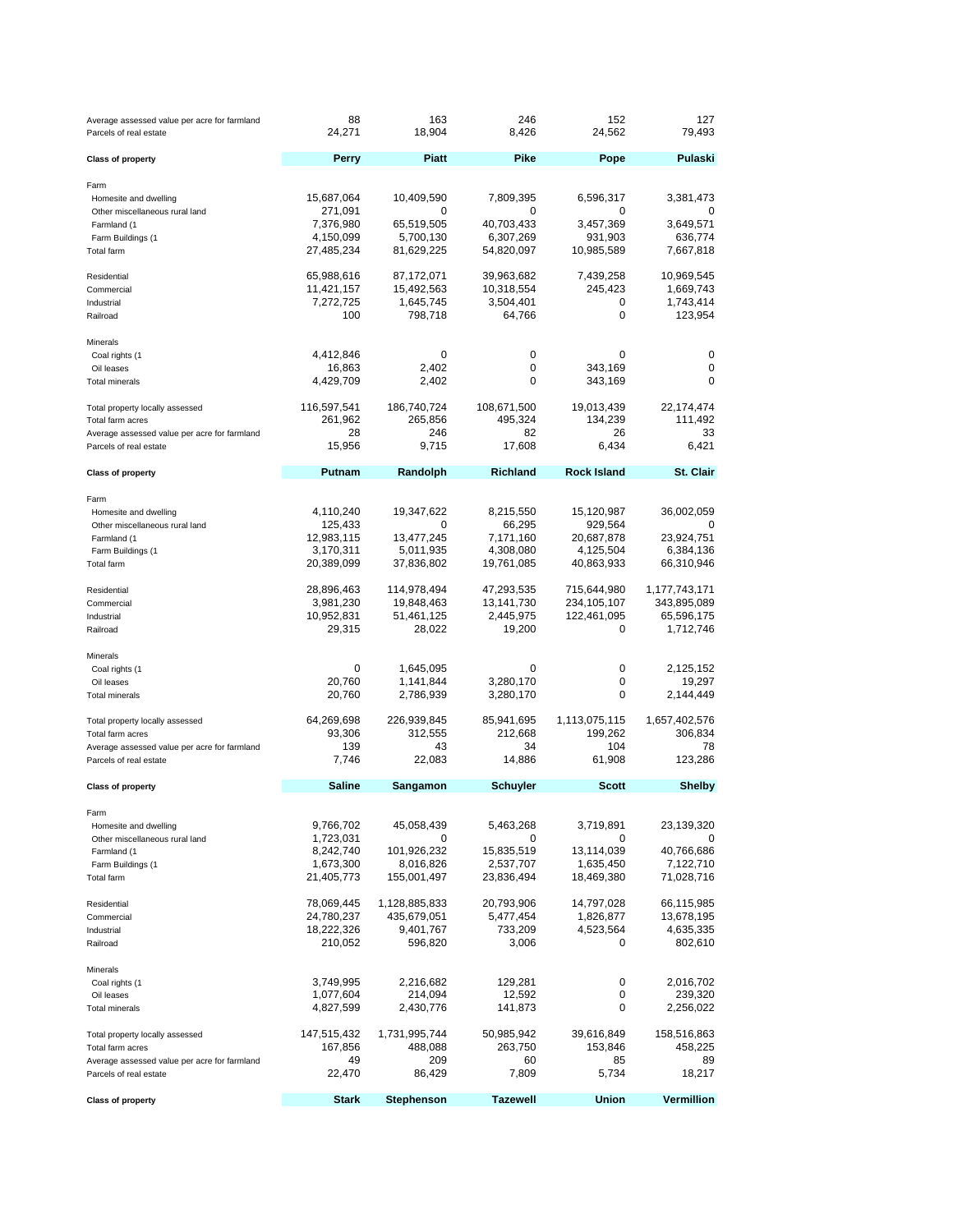| Farm                                         |             |               |             |               |             |
|----------------------------------------------|-------------|---------------|-------------|---------------|-------------|
| Homesite and dwelling                        | 5,710,190   | 27,039,594    | 18,496,620  | 14,269,010    | 19,871,709  |
| Other miscellaneous rural land               |             | 13,471        | 791,420     | O             |             |
| Farmland (1                                  | 26,048,450  | 38,204,794    | 60,017,120  | 5,688,720     | 81,167,502  |
| Farm Buildings (1                            | 5,437,190   | 11,794,601    | 9,251,942   | 3,505,672     | 6,597,306   |
| Total farm                                   | 37,195,830  | 77,052,460    | 88,557,102  | 23,463,402    | 107,636,517 |
| Residential                                  | 15,644,800  | 230,175,282   | 673,761,965 | 46,158,030    | 298,617,749 |
| Commercial                                   | 1,684,300   | 55,256,697    | 165,967,000 | 11,944,150    | 100,994,545 |
| Industrial                                   | 1,583,040   | 18,628,007    | 60,398,230  | 477,950       | 39,901,169  |
| Railroad                                     | 12,620      | 46,680        | 143,340     | 194,430       | 689,069     |
| Minerals                                     |             |               |             |               |             |
| Coal rights (1                               | 0           | 0             | 0           | 0             | 940,083     |
| Oil leases                                   | 0           | 0             | 0           | 0             | 98,466      |
| <b>Total minerals</b>                        | 0           | 0             | 0           | 0             | 1,038,549   |
| Total property locally assessed              | 56,120,590  | 381,159,126   | 988,827,637 | 82,237,962    | 548,877,598 |
| Total farm acres                             | 175,043     | 334,255       | 338,811     | 190,307       | 509,185     |
| Average assessed value per acre for farmland | 149         | 114           | 177         | 30            | 159         |
| Parcels of real estate                       | 5,007       | 23,951        | 57,112      | 10,657        | 53,238      |
| <b>Class of property</b>                     | Wabash      | Warren        | Washington  | <b>Wayne</b>  | White       |
| Farm                                         |             |               |             |               |             |
| Homesite and dwelling                        | 5,678,735   | 11,223,960    | 20,782,453  | 14,534,126    | 7,637,900   |
| Other miscellaneous rural land               | 0           | 17,040        | 129,133     | 0             | 0           |
| Farmland (1                                  | 8,808,960   | 70,193,820    | 10,323,642  | 21,557,435    | 22,169,845  |
|                                              |             | 6,874,380     |             | 3,115,580     |             |
| Farm Buildings (1                            | 2,535,030   |               | 5,311,483   |               | 3,086,355   |
| <b>Total farm</b>                            | 17,022,725  | 88,309,200    | 36,546,711  | 39,207,141    | 32,894,100  |
| Residential                                  | 44,681,810  | 51,508,056    | 51,463,138  | 36,410,085    | 42,963,870  |
| Commercial                                   | 10,338,225  | 15,974,080    | 13,142,508  | 9,490,059     | 11,350,195  |
| Industrial                                   | 3,230,775   | 1,093,770     | 6,434,575   | 2,214,789     | 7,264,230   |
| Railroad                                     | 27,885      | 49,310        | 13,266      | 0             | 10,260      |
| Minerals                                     |             |               |             |               |             |
| Coal rights (1                               | 1,377,170   | 0             | 6,147,072   | 39,750        | 2,304,110   |
| Oil leases                                   | 3,517,035   | 0             | 1,505,201   | 5,949,380     | 8,853,805   |
| <b>Total minerals</b>                        | 4,894,205   | 0             | 7,652,273   | 5,989,130     | 11,157,915  |
| Total property locally assessed              | 80,195,625  | 156,934,416   | 115,252,471 | 93,311,204    | 105,640,570 |
| Total farm acres                             | 132,261     | 330,896       | 342,253     | 436,682       | 300,577     |
| Average assessed value per acre for farmland | 67          | 212           | 30          | 49            | 74          |
| Parcels of real estate                       | 11,097      | 12,509        | 21,328      | 31,505        | 26,991      |
| <b>Class of property</b>                     | Whiteside   | Will          | Williamson  | Winnebago     | Woodford    |
| Farm                                         |             |               |             |               |             |
| Homesite and dwelling                        | 21,593,169  | 92,512,132    | 23,312,267  | 23,446,515    | 21,896,360  |
| Other miscellaneous rural land               | 0           | 0             | 1,915,766   | 524,496       | 0           |
| Farmland (1                                  | 43,454,738  | 41,391,538    | 3,862,570   | 22,728,326    | 60,570,210  |
|                                              |             | 13,979,947    |             |               |             |
| Farm Buildings (1                            | 11,303,050  |               | 2,845,350   | 4,597,793     | 8,128,570   |
| Total farm                                   | 76,350,957  | 147,883,617   | 31,935,953  | 51,297,130    | 90,595,140  |
| Residential                                  | 270,137,383 | 3,480,843,605 | 233,223,434 | 1,634,021,202 | 174,110,260 |
| Commercial                                   | 55,751,378  | 537,832,538   | 84,249,848  | 367, 131, 729 | 24,974,160  |
| Industrial                                   | 33,132,037  | 1,534,178,735 | 26,229,395  | 191,230,520   | 5,689,670   |
| Railroad                                     | 6,022       | 598,611       | 92,379      | 395,507       | 49,320      |
| Minerals                                     |             |               |             |               |             |
| Coal rights (1                               | 2,282       | 0             | 2,374,720   | 0             | 0           |
| Oil leases                                   | 6,033       | 45,137        | 275,696     | 0             | 0           |
| <b>Total minerals</b>                        | 8,315       | 45,137        | 2,650,416   | 0             | 0           |
| Total property locally assessed              | 435,386,092 | 5,701,382,243 | 378,381,425 | 2,244,076,088 | 295,418,550 |
| Total farm acres                             | 406,854     | 346,465       | 149,617     | 228,223       | 304,180     |
| Average assessed value per acre for farmland | 107         | 119           | 26          | 100           | 199         |
| Parcels of real estate                       | 31,869      | 148,852       | 41,889      | 103,808       | 19,224      |

(1 Not subject to state equalization factor